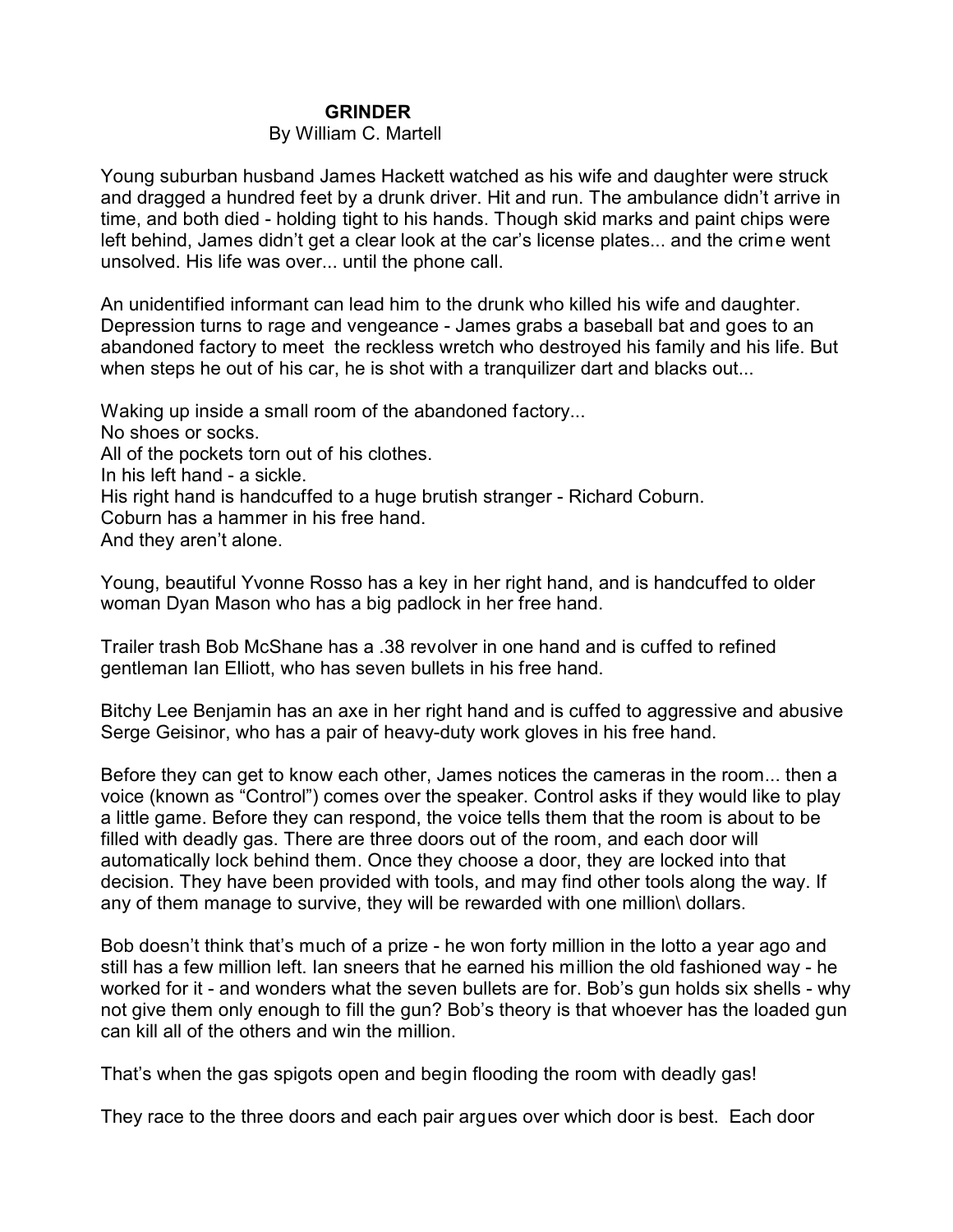leads to a different room in the huge maze. Every room has cameras and microphones. Every room also has at least one booby trap...

One room where fish hooks fire from the walls... and you only have two minutes to remove them before they start reeling in - stretching your skin until it rips off.

Another room where the floor is a pin-cushion of nails, and you must cross a 2" wide board to the other side. Lose balance and you will fall into the nails. If they pierce your bare feet, you may still be able to pull your bloody foot from the floor and continue.

One filled that is a maze of razor-sharp knife "sculptures"... and when the door closes behind you the lights go out. Can you remember the path across the room to the exit door so that you won't be cut to ribbons in the dark?

In the center of one room: three kitchen sinks complete with garbage disposals. In each of the clear plastic S pipes under the disposal is a key... and the door on the opposite side of the room is locked! One of the three keys will probably open the door, but if they touch the edge of the sink for balance, the disposal turns on - grinding anything in it... like your arm.

A room filled with hot coals and hidden jets of flame. If you catch on fire, it's up to the person handcuffed to you to help put you out.

Another room that begins filling the water the moment the door closes, you must find the secret way out before you drown. \*If\* there is a way out at all!

One where broken glass shoots from the walls at irregular intervals - can you race across the room before you're shredded? If you stumble and fall - you land in broken glass. And what if the door you have chosen from the three across the room is locked? Or opens to expose brick wall?

A room filled with a grid of laser triggers across the floor that will fire spears into whoever breaks the beam. But if you had a rope, you might be able to tight-rope walk over the floor and avoid triggering the spears...

And a rope is one of the items they find in another room. Should they try to carry it with them? With no pockets and only one free hand, each tool they discover is a major decision to make. The flashlight? The screwdriver? The monkeywrench?

When they begin, Yvonne's key doesn't fit Dyan's padlock - should she throw it away? Or is there a room where they will need that key? Is there a room where the padlock will save their lives? James wonders what his sickle is good for... or Richard's hammer. As each pair makes their way through the maze, they realize they have something in common with the person they are handcuffed to. Trailer trash Bob won his millions overnight in the lotto, while millionaire Ian is old money earned over generations.

Bitchy Lee is pregnant after being brutally raped by a ski-masked man... Serge!

Housewife Dyan's husband is cheating on her with a younger woman... Yvonne!